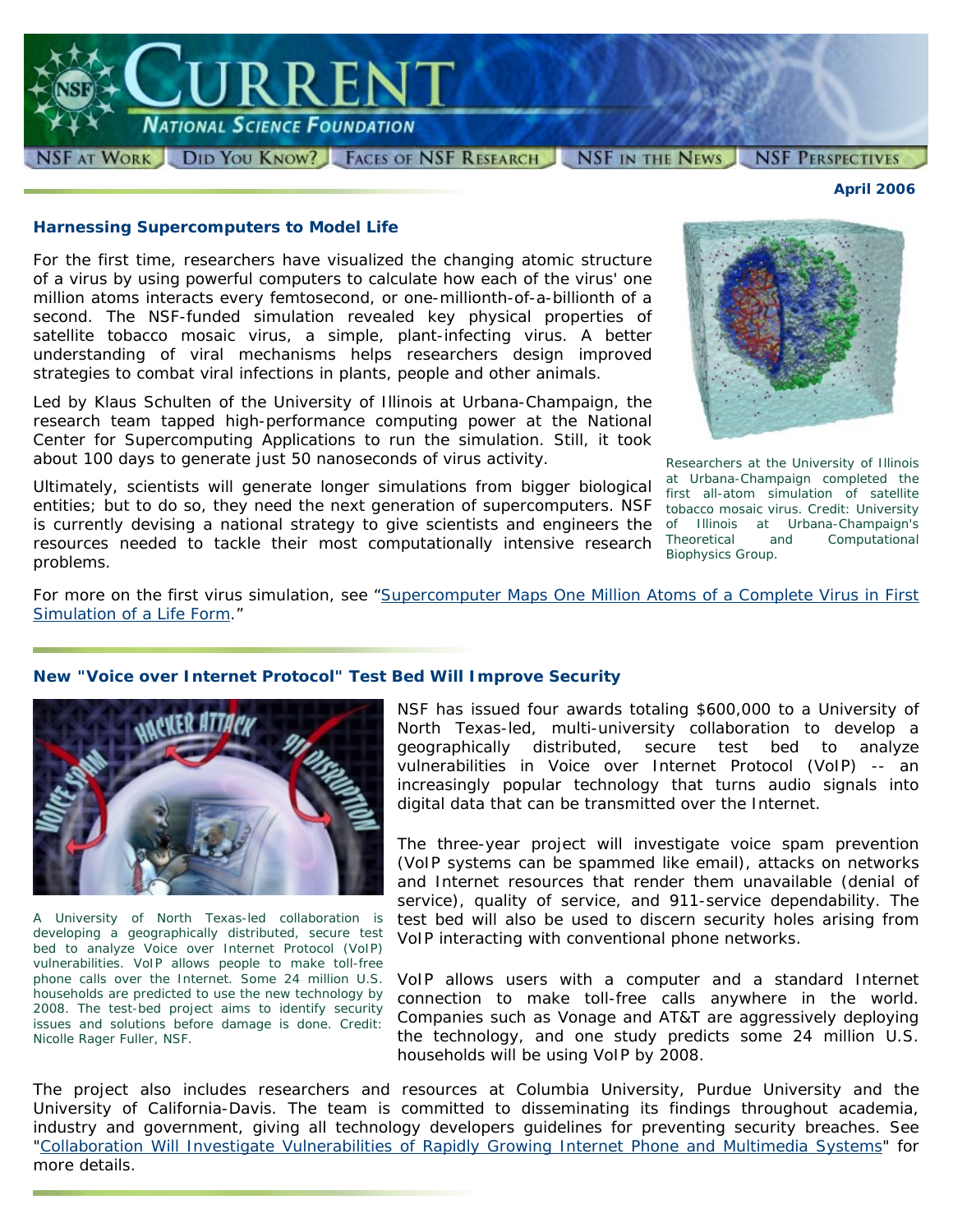## **Sticky Bacterium Produces Natural Superglue**

The glue that one species of water-loving bacterium uses to grip its surroundings may be the strongest known natural adhesive. If the material proves easy to mass produce, it could have applications in medicine, marine technology and other areas.

Researchers at Indiana University and Brown University studied how much force they needed to tug the tiny, stalked *Caulobacter crescentus* off a glass plate. The bacteria grip with a force of five tons per square inch - equivalent to the downward force exerted by three cars balancing on a spot the size of a quarter.

While the researchers do not yet know if the substance is the strongest glue on Earth, it is stronger than cyanoacrylate superglues found on store *Two cells of an aquatic bacterium attach to*  shelves and may be rivaled by only a few synthetics. Funding for this study a surface, and each other, by their gluecame from the Division of Materials Research in the Mathematics and *structure at the tip of the stalk, a thin*  Physical Sciences Directorate. For more information, see ["Waterproof](http://www.nsf.gov/news/news_summ.jsp?cntn_id=106872) extension of the cell. Credit: Yves V. Brun, [Superglue May Be Strongest in Nature.](http://www.nsf.gov/news/news_summ.jsp?cntn_id=106872)"



*secreting "holdfasts." The holdfast is the Indiana University.*

# **Microcapsule Offers Potential Drug Delivery Technology**



*An electron micrograph shows the outer membrane of a microcapsule, which wrinkles and collapses when its temperature drops, forcing out its contents. The tool may someday deliver medicine or cosmetics. Urbana-Champaign.*

A tiny, temperature-sensitive capsule could prove to be a major breakthrough for both medicine and cosmetics. Sahraoui Chaieb -- a physicist and NSF CAREER awardee -- together with his colleagues at the University of Illinois at Urbana-Champaign crafted tiny, hollow capsules from lipids that wrinkle and collapse when cooled below body temperature. The collapsed capsules, ranging in size from 10 to 100 micrometers across, squeeze out chemicals in a controlled manner.

Credit: Sahraoui Chaieb, Univ. of Illinois at cool the tiny pills without endangering surrounding body tissues. For The capsules are in the earliest stages of development and not yet ready for medical use, but the researchers are discussing potential applications of the technology with a cosmetics company. Before the capsules can deliver medicine, the researchers say they must develop a mechanism to more information, see ["Micro Pills Could Deliver Drugs on Demand](http://www.nsf.gov/discoveries/disc_summ.jsp?cntn_id=105694)."

# **DID YOU KNOW?**

## **NSF Nurtures Small Companies with Big Ideas**

NSF piloted the [Small Business Innovation Research \(SBIR\) and Small](http://www.nsf.gov/funding/pgm_summ.jsp?pims_id=5527)  [Business Technology Transfer \(STTR\) Programs](http://www.nsf.gov/funding/pgm_summ.jsp?pims_id=5527) over 20 years ago. Since then, the programs have spread to 10 federal agencies. Coordinated by the Small Business Administration, these agencies collectively support over \$2 billion in innovation research each year. Such programs have nurtured small companies into major market leaders, such as Symantec, Qualcomm, Sensant (now part of Siemens), Vivisimo, Displaytech and Aurora Flight Sciences. NSF *hazardous substances. Kansas State*  awarded more than 300 SBIR/STTR grants in FY 2005, for a total investment of \$100 million.

The success of the SBIR/STTR programs has led to their replication around *support, Klabunde founded NanoScale*  the world as nations strive to find new ways to compete in the global, technology-enabled, innovation economy. See the [NSF Fact Sheet](http://www.nsf.gov/news/news_summ.jsp?cntn_id=106866) for more *NanoScale Materials, Inc., NSF.*SBIR/STTR breakthroughs.



*Emergency response personnel test FAST-ACT, a material that absorbs University chemist Kenneth Klabunde devised nano-engineering techniques, which resulted in FAST-ACT's development. Then with NSF-SBIR Materials, Inc. to commercially produce this new family of substances. Credit:*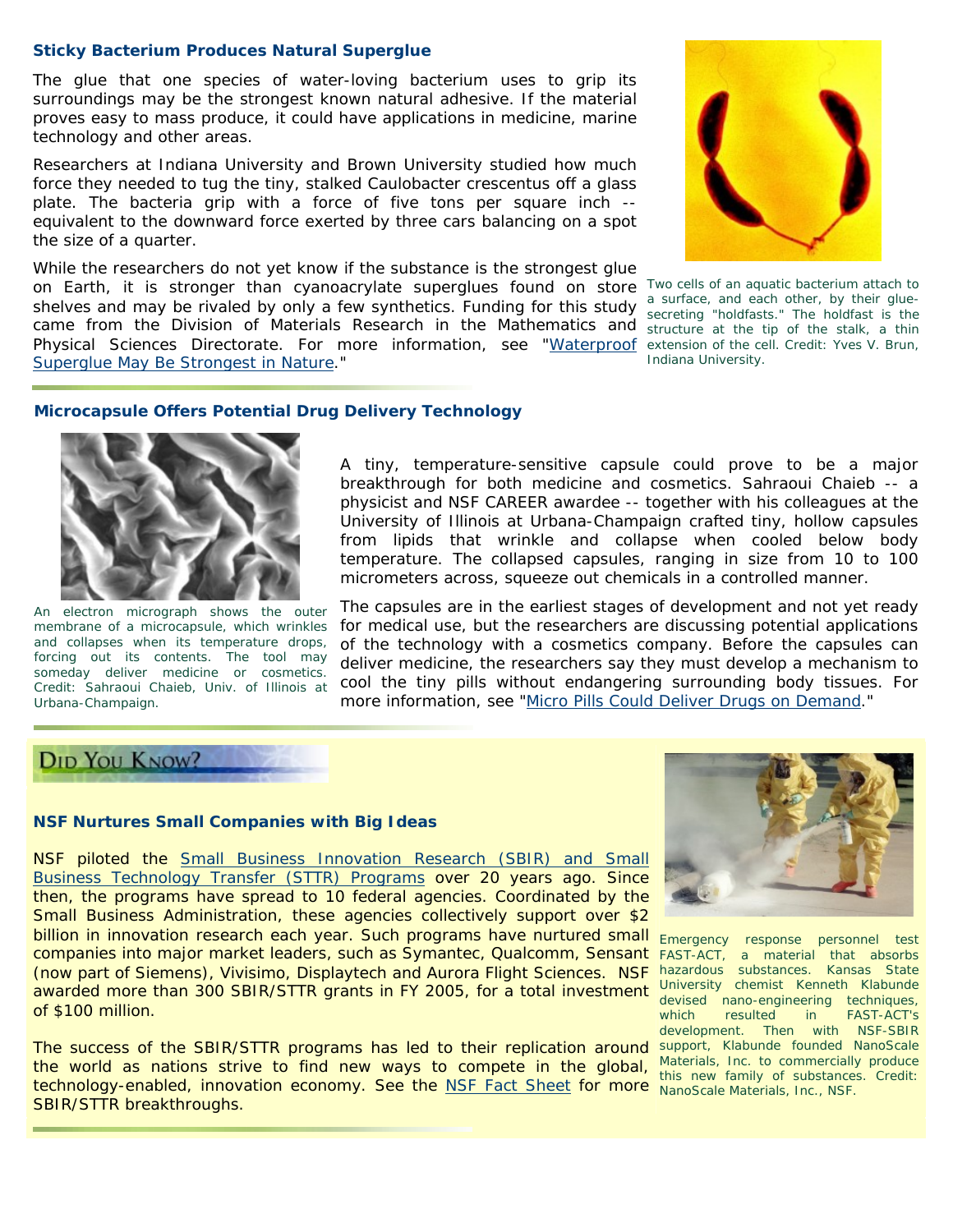# **Catlett Touts TeraGrid for All of Science and Engineering**



**Why is it called the "TeraGrid?"** 

"Tera" is a prefix meaning "trillion." By connecting some of our nation's most powerful computing resources, we created a system that can perform 100 trillion **fl**oating point **o**perations **p**er **s**econd—or 100 teraflops. In comparison, a high-end desktop computer today performs in the range of a few billion flops. So, the TeraGrid is in some sense like 50,000 desktop computers working together.

#### **Is the TeraGrid a unique resource?**

The TeraGrid is the most powerful open computational facility in the world. While there are similar "grid" projects, TeraGrid offers the unique advantage of tightly coupled, distributed computing resources for scientific discovery that would not be possible within a single computer center.

Another unique aspect of TeraGrid is the Science Gateways Initiative. Rather than assuming that scientists will adapt their work to fit our systems, the TeraGrid accommodates pre-existing tools, databases and collaborative sites that scientists in their respective fields have already built.

*The NSF-supported TeraGrid was fully deployed in Sept. 2004 as a national computing and data storage network that combines resources from eight partner sites. By accessing the TeraGrid, researchers from all fields of science and engineering are applying high-performance computing power to their studies. Recently, we had a little data exchange of our own with TeraGrid Director Charlie Catlett.*

Science Gateways are plugged directly into the TeraGrid, making TeraGrid much more inviting and productive for researchers. Users can access TeraGrid through systems to which they are already accustomed while the computing infrastructure functions transparently in the background.

#### **How many researchers are using the TeraGrid?**

As of early this month, we provided computational support for well over 2,000 researchers working on more than 1,000 scientific projects.

# **What's next for TeraGrid?**

We have several challenges ahead of us. The first is to really make these new "grid" computing tools and services easier to use so that researchers can focus on science rather than computers.

We are also concentrating on making sure that our information management, analysis, and data movement infrastructure can continue to support a new generation of data-centric science as the volume of data grows by an order of magnitude.

Lastly, we are carefully considering the future workforce. Today's students can now engage in scientific discovery using TeraGrid computing resources. When they enter the workforce, we want them familiar with authentic science - including advanced computing tools.

#### **Do you consider yourself a computer geek?**

I'm such a computer geek that I used a GPS to track our location on a cruise during spring break. I've already meshed the track with pictures on a

Google map. It's not technology that I'm a geek about – it's what you can do with it. I've worked in supercomputing for 23 years now. And though I enjoy the technology,



*Charlie Catlett, TeraGrid Director*

the real lessons I've retained have to do with under-standing how scientists, educators and students do their work with these tools, and what makes things easier for them to stay productive.

# **NSF IN THE NEWS**

[Climate-Monitoring Satellites Successfully Launched Into Orbit](http://www.usatoday.com/weather/news/2006-04-16-weather-satellites_x.htm?POE=TECISVA) -- *Associated Press (04/16/06)* -- Six weather satellites successfully reached orbit Saturday, launching their five-year mission to monitor hurricanes, climate change, and space weather. The \$100 million effort is jointly funded by Taiwan and several federal agencies in the United States, including the National Science Foundation.

[Chimps Could Hold HIV Key](http://www.msnbc.msn.com/id/12250119/from/RL.3/) -- *Rocky Mountain News (04/10/06)* -- Aurora, Colo.-based Evolutionary Genomics earlier this year received its second \$500,000 National Science Foundation grant to study the differences between chimpanzee and human DNA that make the former resistant to AIDS and the latter receptive to it. It is believed that chimps were carriers of HIV for at least a million years before it passed to humans.

#### **NSF Web Site on the Shortlist for Top International Honor**

The NSF Web site has been nominated for a 2006 Webby Award, the leading international honor for Web sites. The NSF site is one of five finalists in the government category.



NSF redesigned its site in 2005 to better serve the general public and the science and education communities, with a greater emphasis on visual richness and user-friendliness. As a Webby nominee, the site is also eligible to win a People's Voice Award. Voting is open to the public from April 11 to May 5 at [http://peoplesvoice.webbyawards.com](http://peoplesvoice.webbyawards.com/).